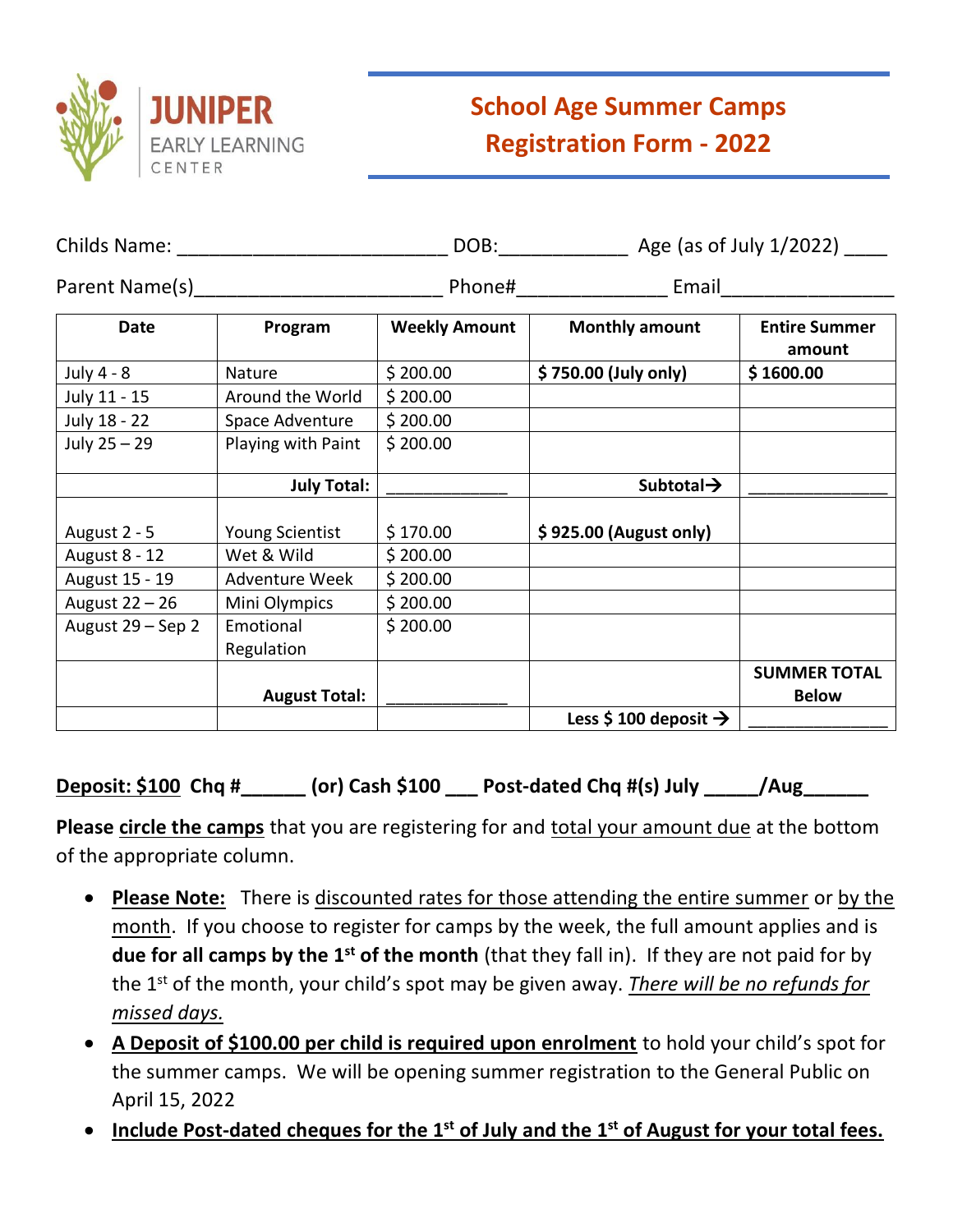## **CONSENTS:**

| <b>Childs Name</b><br><u> 1989 - Johann John Stone, meilich aus der Stone († 1908)</u> |                                                                                                                       |  |
|----------------------------------------------------------------------------------------|-----------------------------------------------------------------------------------------------------------------------|--|
|                                                                                        |                                                                                                                       |  |
|                                                                                        |                                                                                                                       |  |
|                                                                                        |                                                                                                                       |  |
|                                                                                        |                                                                                                                       |  |
|                                                                                        | <u> 2005 - Antonio Antonio Antonio Antonio Antonio Antonio Antonio Antonio Antonio Antonio Antonio Antonio Antoni</u> |  |

*(please complete all information - even if we have your child's information already on file)*

| Emergency                                                                                                                                                    |                                |  |  |
|--------------------------------------------------------------------------------------------------------------------------------------------------------------|--------------------------------|--|--|
|                                                                                                                                                              |                                |  |  |
|                                                                                                                                                              |                                |  |  |
|                                                                                                                                                              |                                |  |  |
|                                                                                                                                                              | DOB: _________________________ |  |  |
| I hereby give consent for my child to be taken to the nearest emergency center by the staff of Juniper Early Learning<br>Center when I can not be contacted. |                                |  |  |
| I hereby give consent for my child to receive medical treatment, in the event that I can not be contacted.                                                   |                                |  |  |
|                                                                                                                                                              |                                |  |  |
|                                                                                                                                                              |                                |  |  |
|                                                                                                                                                              |                                |  |  |

## **Field Trips**

I hereby, give permission for my child to accompany the staff of Juniper Early Learning Center on field trips. I understand that this includes excursions on foot, with Center Busses, staff vehicles or on public transit.

| Parent/Guardian: (Sign) |  |
|-------------------------|--|
|-------------------------|--|